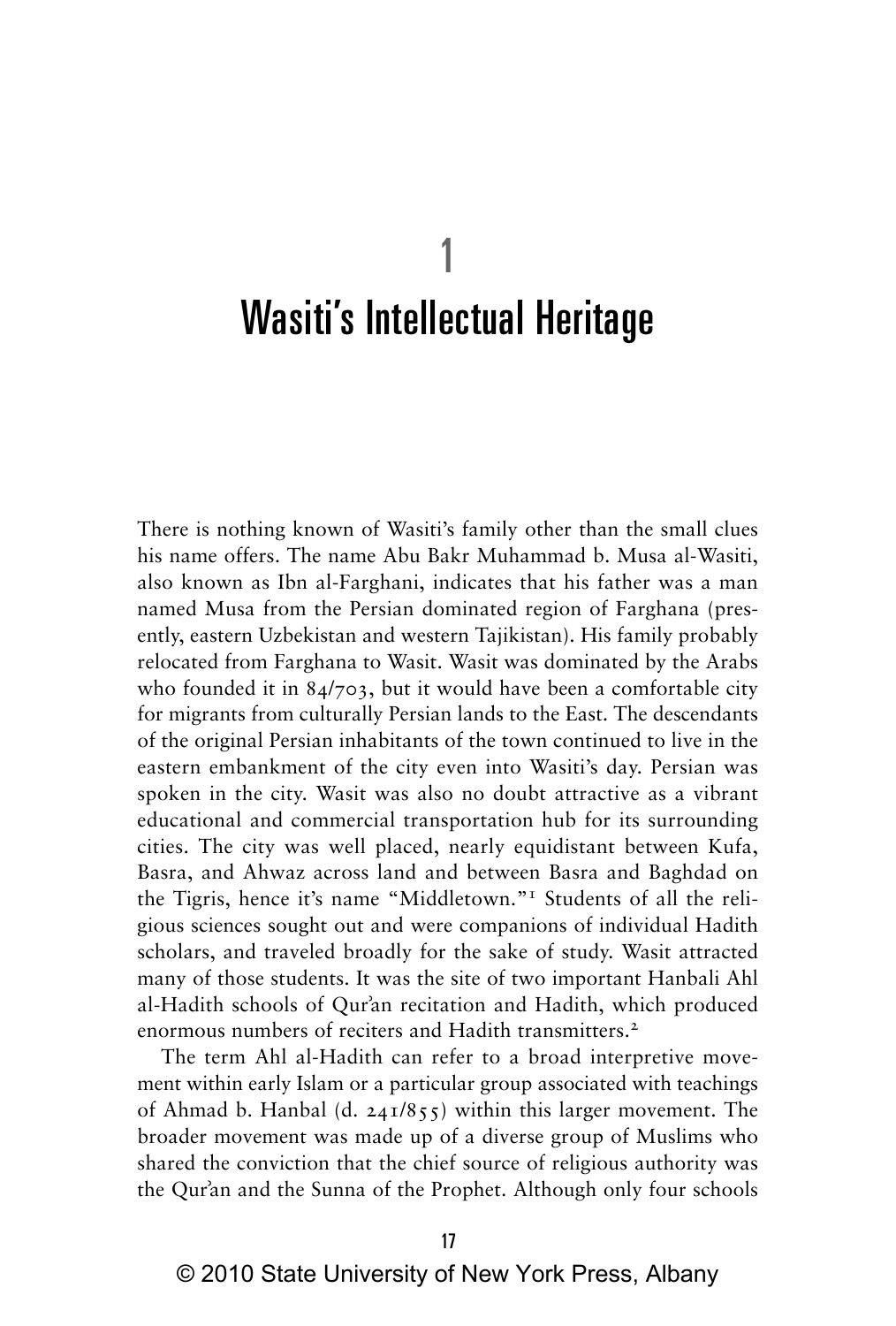# 18 WASITI AND EARLY SUFISM

of law survive to this day in Sunni Islam, there were in the early period a myriad of schools centered around particular scholars.3 In general, the Ahl al-Hadith Movement opposed the Muºtazilites who argued for the primacy of human rationality in this interpretive hierarchy. Those associated with the Ahl al-Hadith Movement distrusted the role of human rationality to different degrees. No one was "antirationalist" in any literal way. Rather, the difference of opinion rested on how human rationality should be brought into play in extracting knowledge from the two primary sources. For instance, those who followed Abu Hanifa felt comfortable using analogies drawn from already accepted interpretations to determine a new application of a verse if there were no sound Hadith or only a singly narrated sound Hadith (*ahad*) to rely on for clarification. By contrast, the followers of Ibn Hanbal preferred to take any solitary sound Hadith over risking a possible error in making an analogy. Because of their interpretive devotion to Hadith, some circles of Ibn Hanbal's followers were known specifically as the "Ahl al-Hadith." I typically refer to the larger movement in this work, but to distinguish between the two I will use the terms "Ahl al-Hadith Movement" and "Hanbali Ahl al-Hadith."<sup>4</sup>

Sufis shared the movement's commitment to the primary authority of the Qurªan, and Sunna and like others in this movement can be distinguished by their particular attitudes toward the nature and scope of supplemental sources of knowledge.5 A Sufi may have been a student of any school of interpretation, but as a Sufi would consider direct knowledge of God (*maºrifa*) to be a complementary source of knowledge alongside the Qurªan and Sunna. In keeping with the Hadith, "The heart has the last fatwa," direct knowledge of God gained through experiences of the unseen or inward states of unveiling confirmed and directed Sufi interpretations of the Qur'an and the Sunna.

The followers of the Ahl al-Hadith Movement were deeply concerned with establishing an authoritative continuity between the Prophet's community and their own transmission of knowledge, which included using the Prophet as their pedagogical model.<sup>6</sup> George Makdisi writes that early scholars modeled themselves consciously on the community of the Prophet and his companions. He writes, "Just as the Prophet was the leader with followers, each school consisted of a leader, imam, with followers, sahib, pl. ashab."7 Muhammad Qasim Zaman argues that the adherence to the Sunna displayed by traditional scholars served to convey the authority of continuity reaching back to the Prophet's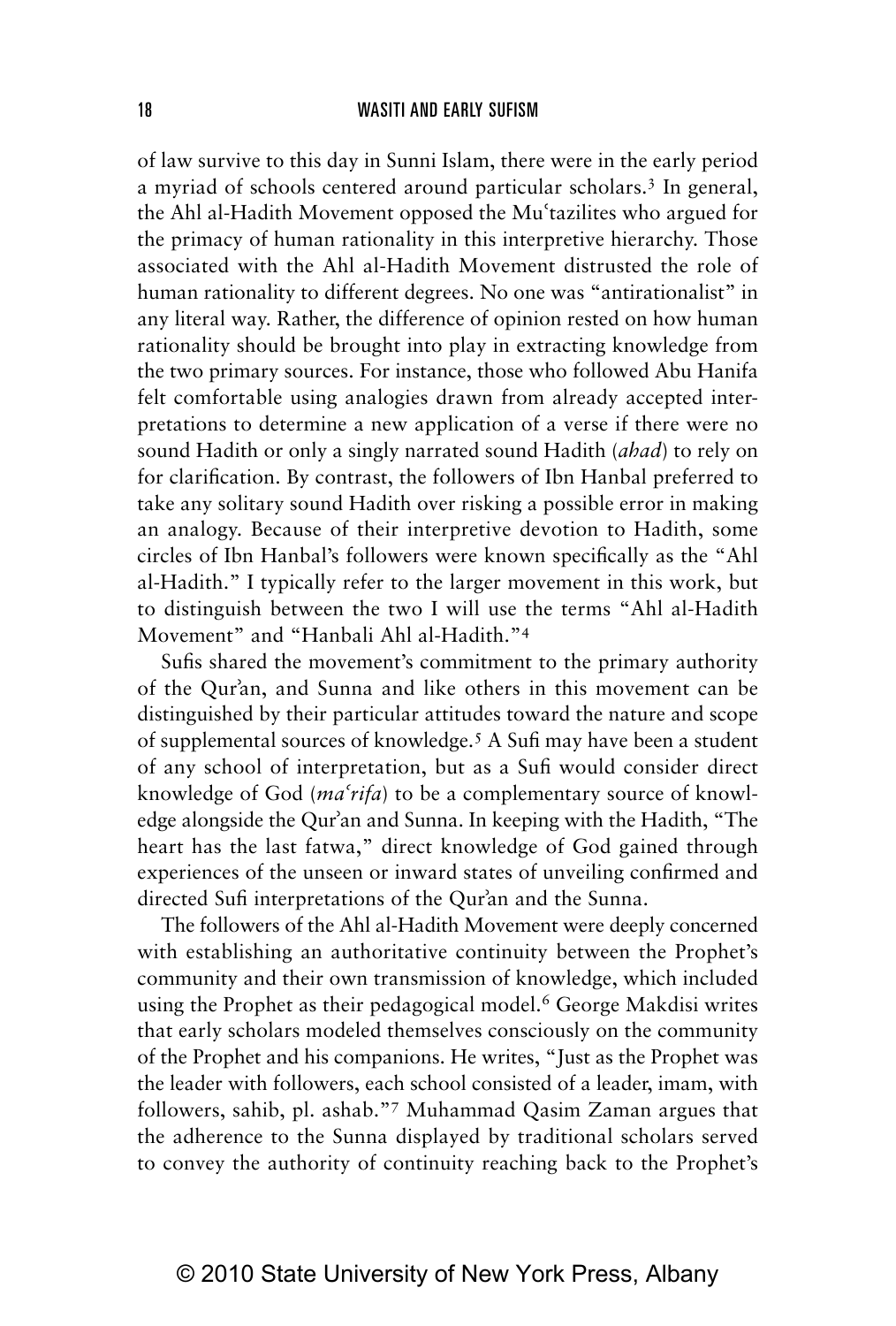community. These scholars believed that they alone represented and guaranteed this continuity.<sup>8</sup> Scholars were transmitters of what they understood to be the Sunna in both the subjects taught and the manner in which they were taught.

Likewise, the early Sufis also saw their small, diverse teaching communities as variegated reflections of the Prophet's community. The follower of a shaykh was also called a *sahib*, companion, during this period in contrast to the later usage of *murid*, aspirant. The term is not neutral; rather, it is employed with the community of the Prophet and his companions in mind. It is not unusual in later Sufism for shaykhs to claim to be the *ºulamaª* of the non-canonical Hadith, "The *ºulamaª* (literally, those who have knowledge) are the inheritors of the prophets." Sarraj is already reading it this way by the mid-fourth century. But when he refers to this Hadith in the *Kitab al-lumaº* he includes the Sufis alongside the Hadith scholars and the jurists as the inheritors of the Prophets.<sup>9</sup> Like students of Hadith, Sufis traveled widely for the sake of study. They collected the sayings of the great Sufis in the same way that Hadith students collected the sayings of the Prophet. The Sufi shaykhs, then, can be seen as the transmitters of what they understood to be the Prophet's inward Sunna to his community, whereas the jurists and Hadith scholars*, qua* jurists and Hadith scholars, concerned themselves with the outward Sunna. In imitation of the Prophet, the shaykh would teach through discussion, example, instruction, and daily interaction in the lives of his companions. Likewise, the companions of a shaykh would seek him out for guidance in both spiritual and mundane matters.

#### **A Learned Shaykh**

Wasiti was learned in the religious sciences although he never became a professional scholar such as his teacher Junayd or his student Sayyari. Wasiti received his education in the highly regarded institutions of his home town. Wasiti is cited as a transmitter of a Hadith by his contemporary Bashal in *Taªrikh wasit.* Bashal became the director of Wasit's Hadith school itself.<sup>10</sup> Wasiti's mastery of the Qur'an in his *tafsir* suggests he was a student of Qurªan recitation and interpretation. More significantly, his surviving work on the whole testifies to his theological sympathy with the thought of the Ahl al-Hadith Movement.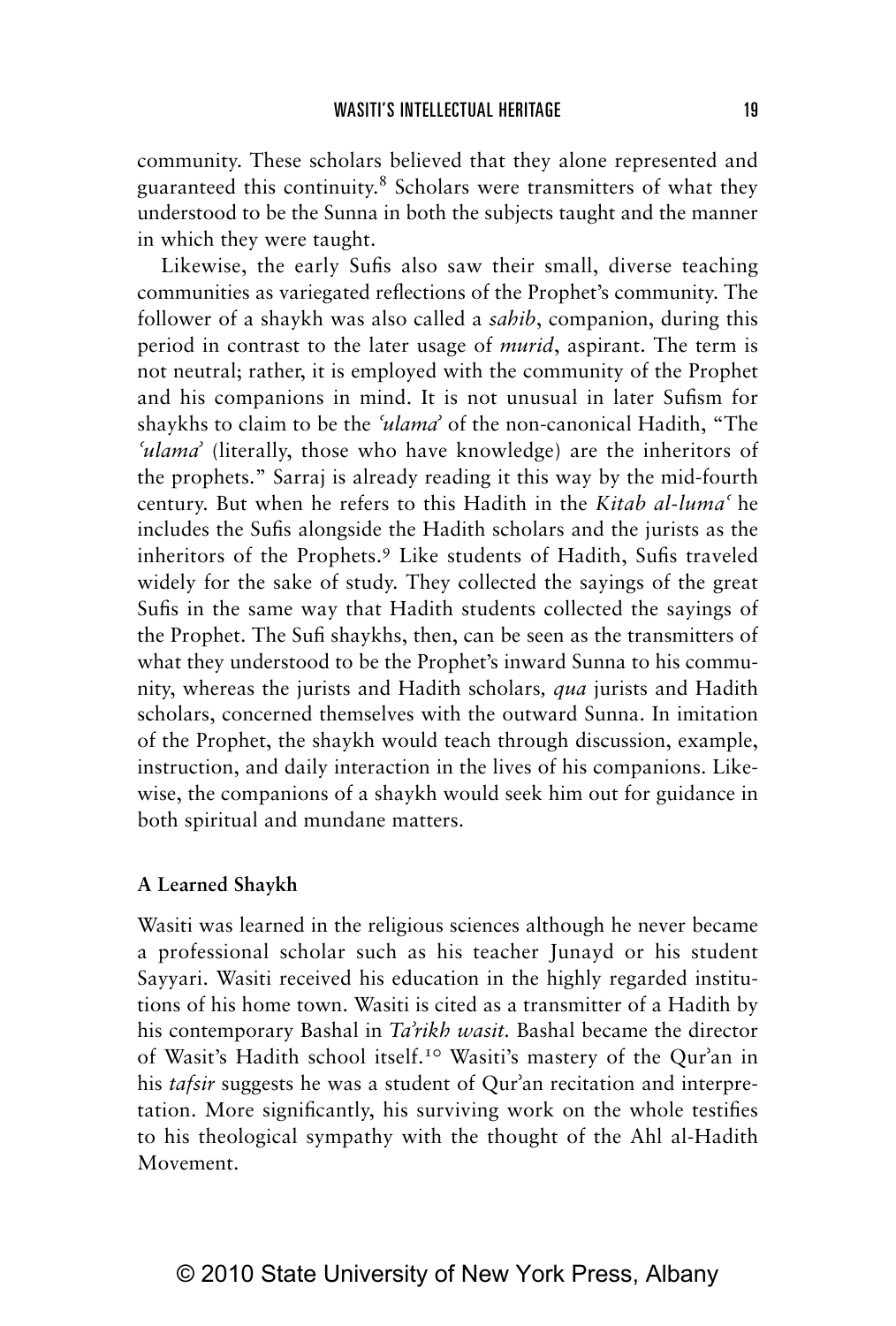# 20 WASITI AND EARLY SUFISM

# **The Learned Shaykh in the Biographical Literature**

Biographers characterize Wasiti as a deeply knowledgeable and eloquent teacher in the inward science of Sufism who was also learned in the principles of the outward sciences of Qurªan, Hadith, and jurisprudence (*fiqh*). Wasiti was learned in the outward sciences, but was not himself a teacher of the Qurªan, a Hadith scholar, nor a practicing jurist such as his teacher Junayd or his own student Sayyari. The only standard biography of religious scholars of the outward sciences to mention Wasiti is *Taªrikh al-islam* compiled by Shams al-Din Abu ºAbd Allah Muhammad b. Ahmad b. ºUthman al-Dhahabi (d. 748/1347–  $48$ ).<sup>11</sup> All other records of him are found in texts cataloging Sufis and only mention his life after leaving Wasit.

A comparison between Wasiti and Sayyari's entries in the biographical literature clearly marks the difference between what I am calling a learned shaykh and a shaykh who is a professional scholar. Wasiti is consistently described as a Sufi shaykh and a scholar, whereas Sayyari is described more specifically as a Sufi shaykh, a jurist (*faqih*), and a Hadith scholar (*muhaddith*). Sulami writes of Wasiti, "He belonged to scholars of the shaykhs of the Tribe [i.e., the Sufis]. No one spoke on the principles of Sufism as he did. He was a scholar of the principles (*usul*) and the outward sciences (*'ulum al-zahir*)."12 Abu Nuºaym al-Isfahani (d. 430/1038) writes in his *Hilyat al-awliyaª*, "He was a scholar of the principles *(usul)* and the branches *(furu<sup>c</sup>)*."<sup>13</sup> Dhahabi writes, "He was a scholar of the revealed Law of Islam (*al-shari'a al-islam*) and his language was beneficial."<sup>14</sup>

In contrast, Sulami writes of Sayyari, "He wrote down and transmitted many Hadith."<sup>15</sup> Abu Nu'aym describes Sayyari as "the shaykh of the people of Marw, their Hadith scholar, and jurist."16 Dhahabi writes of him, "In his age, he was the shaykh of the people of Marw in Hadith and Sufism, and the first of those who spoke with them concerning states. He was a jurist, an imam, and a Hadith scholar." Marking a clear distinction between education in Sufism and in the outward sciences, Dhahabi records Sayyari's companionship with Wasiti, then separately lists some of the scholars of the outward sciences from whom Sayyari had received his knowledge. Following that, Dhahabi lists a number of the companions Sayyari taught in the outward sciences.<sup>17</sup>

However, Wasiti's entry in Dhahabi's *Taªrikh al-islam* has no such list of teachers and students of the outward sciences, but does describe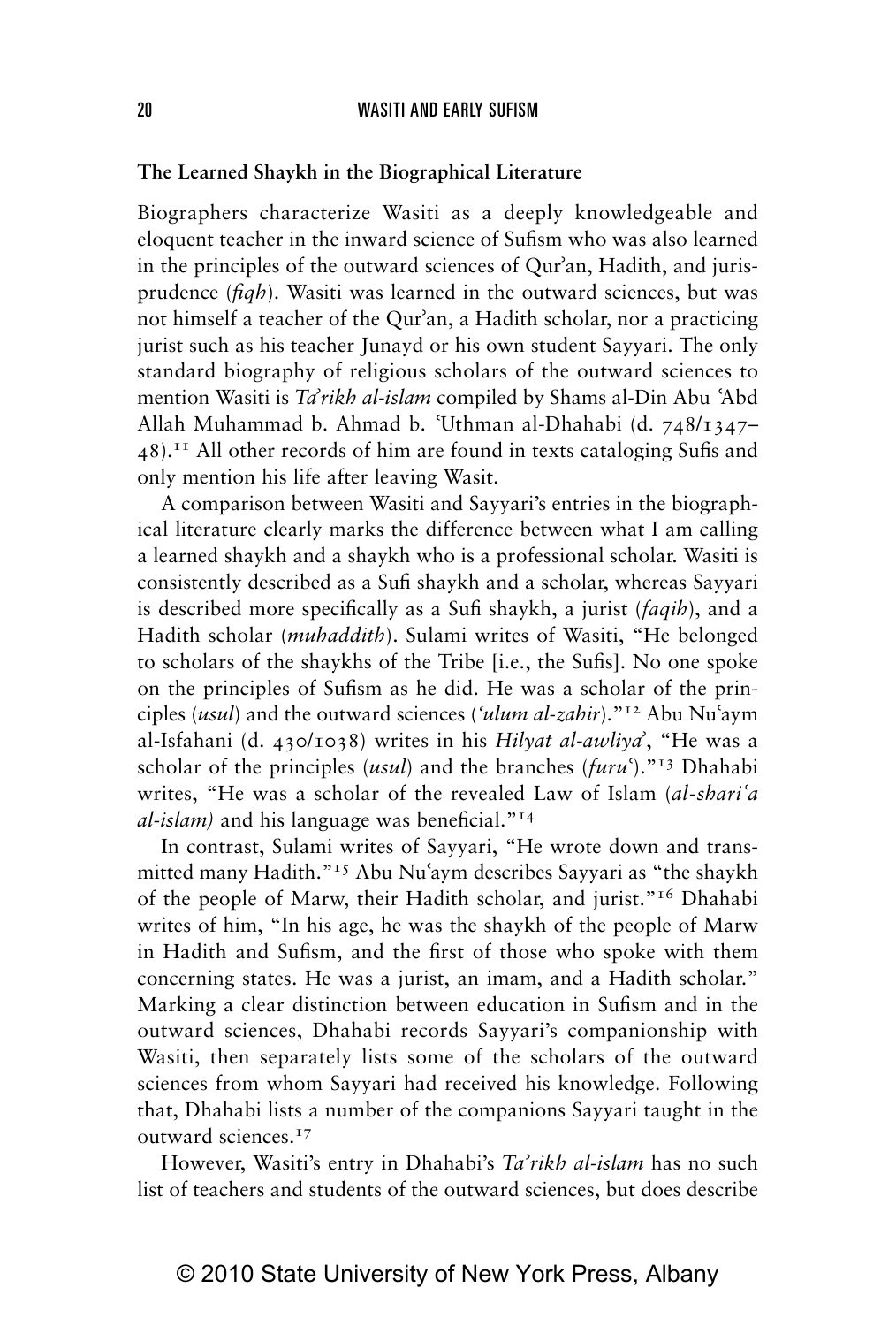him as one of the greatest students of Junayd and Nuri. In his biographical dictionary of early notable Muslims, *al-Muntazam*, Ibn al-Jawzi

does not even describe Wasiti as learned, whereas in Sayyari's case, Ibn al-Jawzi writes, "He belonged to the people of Marw. He was a knowledgeable jurist. He wrote down and transmitted many Hadith." $18$ 

# **Wasiti's Theological Sympathy with the Ahl al-Hadith**

Besides grounding his thought in the Our'an and Hadith, Wasiti's thought was consistent with many theological positions associated with the Ahl al-Hadith Movement. Wasiti did not share the literalism of the interpretations found among some sympathizers of the thought of Ahmad b. Hanbal. Instead, Wasiti's positions on the nature of the Qurªan and God's attributes are similar to those that would ultimately be associated with the school of his contemporary Abu al-Hasan al-Ash'ari (d.  $323/935$ ). Wasiti could not have been influenced by him or have associated with him at that time. Ash ari's conversion from Mu'tazilism did not occur until  $299/912$ , and the school that grew out of his tradition was not to gain broad influence until long after his death. The positions common between Wasiti and Ash'ari most likely reflect beliefs developing in the wider Ahl al-Hadith Movement that would later be articulated and systematized by Ashºari and his followers.19 Moreover, Wasiti's positions were commonly held by other Sufis including his shaykh, Junayd.<sup>20</sup>

With certain exceptions that will be discussed, all of Wasiti's positions cited below are in accord with the broadly held beliefs of the Ahl al-Hadith and in direct contrast to that of the Muºtazilites. Unlike the Muºtazilites, Wasiti holds that God completely determines the actions of His creatures, including their misdeeds. Wasiti contrasts the Muºtazilites with Pharaoh—infamous for his unwillingness to recognize God's lordship over his own—and gives Pharaoh a favorable review. Wasiti said, "Pharaoh claimed lordship on account of unveiling and the Mu'tazilites claim lordship on account of covering. Because they say, 'What we will, we do. Thus we are the creators for our actions.'"<sup>21</sup> Wasiti does not find the Qur'an to be a created thing, apart from God, as do the Mu'tazilites.

*What, do they not ponder the Qurªan* (Q 4:82) Wasiti said, "The Qurªan is named the Qurªan because it is an attribute of God. The Qurªan is never separate from Him, rather it is conjoined with Him.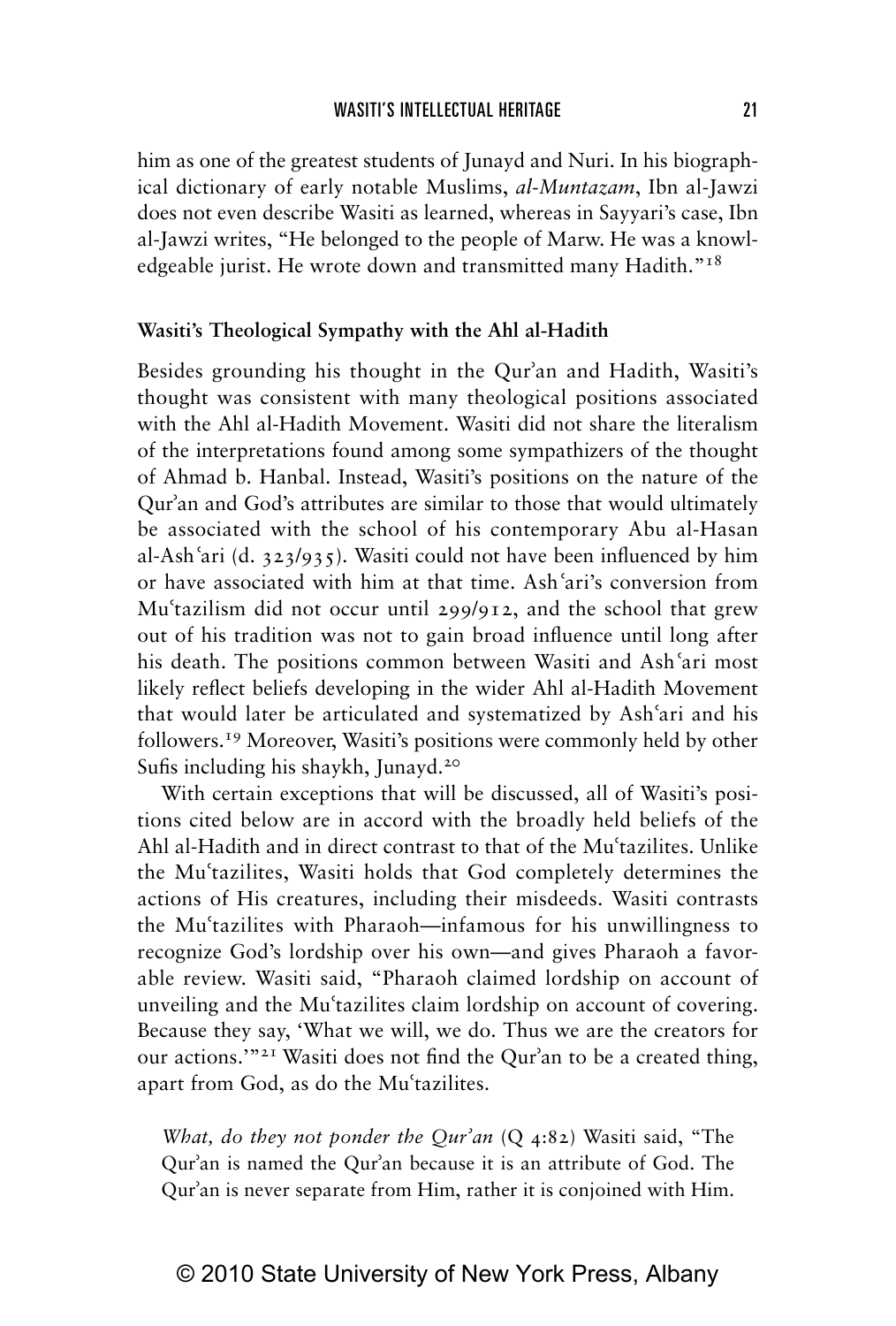# 22 WASITI AND EARLY SUFISM

It is called the Qur'an, because the attribute is not separate from what is attributed."<sup>22</sup>

As mentioned in the previous saying and also in contrast to the Mu'tazilites, Wasiti considered there to be no distinction between the divine attributes and God Himself. In other words, there is no difference between God and the quality of being God.

The Real knows the one who deviates concerning the names and the attributes and those who make a distinction between the attribute and What is attributed, so He says, "He." There is no distinction between His He-ness and He. If there is no distinction between His He-ness and He, there is no distinction between His names and His attributes.<sup>23</sup>

With regard to descriptions in the Qur'an concerning God, Wasiti rejected the literal interpretations that were common in the Hanbali movement among the Ahl al-Hadith, but neither did he resort to the metaphorical substitutions of the Muºtazilites. For example, concerning God's throne, he makes it perfectly clear that the throne is not a place where God's Essence can be found. But instead of giving it a straight metaphorical meaning, such as "throne equals power," he understands the throne to be an actual manifestation, the meaning of which is power. He explains that the throne is not the place of His power because the Essence is beyond being encompassed by any place including the throne of God.

*Lord of the magnificent throne* (Q 27:26). Wasiti said, "God makes manifest the throne as a manifestation belonging to His power, not as a place belonging to His Essence since His Essence is withheld from being encompassed by it and taking up a position at it."

*The possessor of the glorified throne*  $(Q \ 85:15)$ . Wasiti said, "He is higher than that which belongs to Him, concerns Him, or is in need of Him. Rather, He makes the throne manifest as a manifestation belonging to His power, not as a place belonging to His Essence."<sup>24</sup>

This explanation is reminiscent of Ash ari's position concerning the throne. "Allah existed ere there existed anything. Then He created the